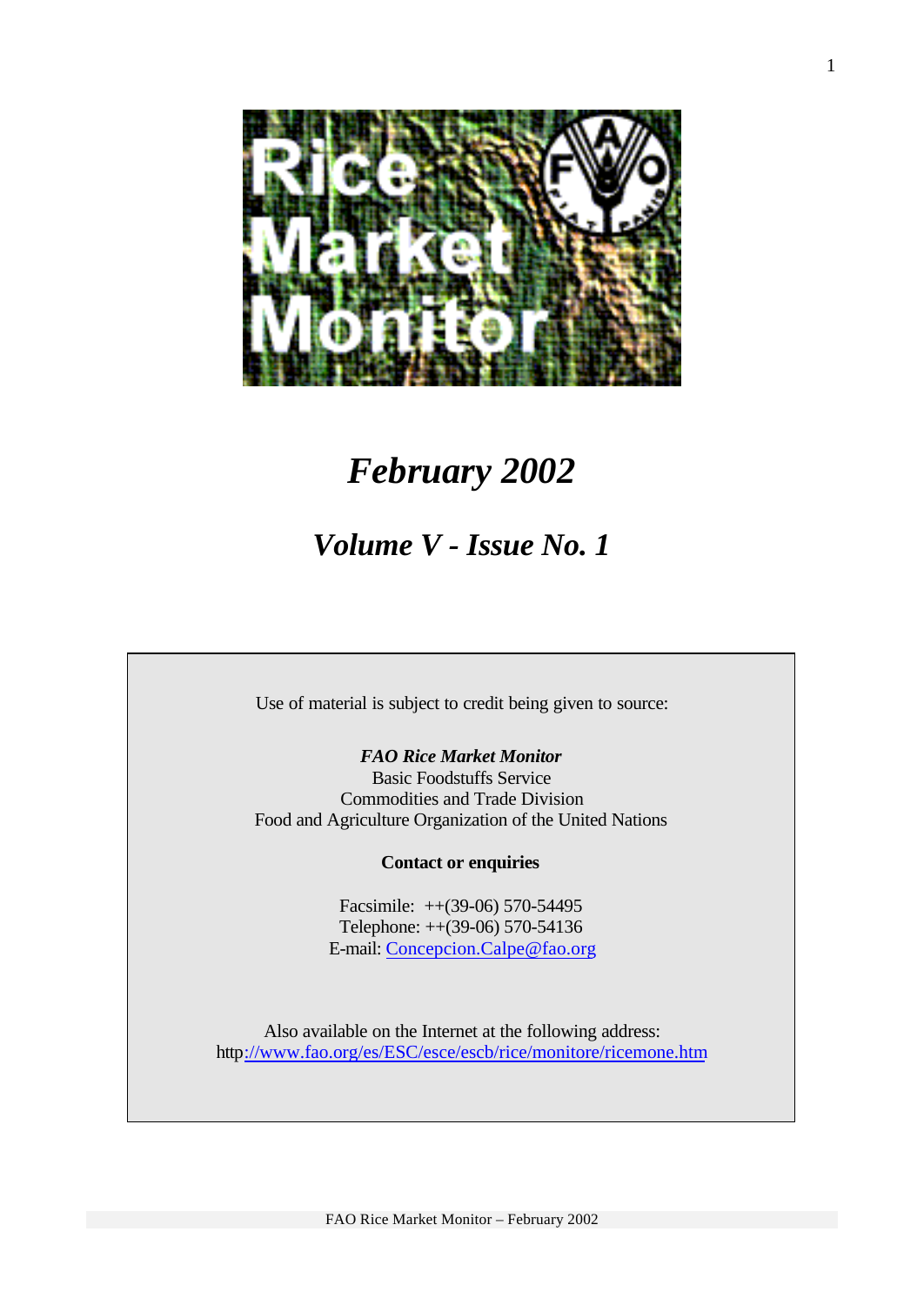# **HIGHLIGHTS**

- FAO has raised its estimates of 2001 global paddy production to 591.1 million tonnes (395.3 million tonnes, in milled equivalent), mainly on account of upward adjustments in Bangladesh and Thailand. At that level, the season would end 7 million tonnes below the output gathered in 2000, with much of the drop concentrated in Asia. Based on current figures, Australia, Bangladesh, India and the United States experienced large increases in production, while Brazil, Mainland China, Egypt, Indonesia, Japan, Pakistan and Vietnam recorded sizeable declines.
- In the Southern Hemisphere, the 2002 paddy season is already well advanced, with the harvest due to commence in March. Prospects remain uncertain, but weather conditions have been less than ideal so far, with drought in January in some important producing countries in South America, excessive rains in Indonesia and Malaysia and lower than normal temperatures since the start of the season in Australia. Growing conditions in Southern Africa have been favourable. A number of countries have expressed concern over a possible recurrence of an El Niño climatic anomaly next spring. El Niño last manifested in 1997-98 through storms and flooding in South America and prolonged drought spells in South East Asia where it seriously damaged agricultural production. Based on recent observations of the National Oceanic and Atmospheric Administration (NOAA), it is likely that a new warm El Niño episode develops in the next three months, although there is still considerable uncertainty as to its strength.
- FAO's forecast for world rice stocks at the close of the 2001/2002 marketing seasons has been raised from the last issue, from 138.9 million tonnes to 151.5 million tonnes. Adjustments have also been made to the stock figures of years 2000 and 2001. Those revisions mainly reflected new estimates of rice inventories in India and, to a smaller extent, Thailand and Vietnam. At the new forecast level, global rice stocks at the close of the 2001 season would be 14 million tonnes smaller than in the previous year. The contraction should be especially marked in China, but a drop is also anticipated in Brazil, Cambodia, Indonesia and Pakistan. By contrast, rice inventories are forecast to be much greater than previously anticipated in India, because of the good 2001 season outturn and record high opening stocks.
- International trade in rice in 2002 is currently forecast to rise by about 2 percent, to 23.8 million tonnes, in milled rice equivalent. Much of the anticipated growth reflects expectation of a surge of imports by China, through to the opening of WTO preferential tariff quota. Among traditional importing countries, rice shipments to Indonesia are also expected to soar. By contrast, smaller imports are likely to be made by Bangladesh, the Philippines and Malaysia, which harvested good crops in 2001. Rice shipments to Africa could also fall. The expected rise in import demand should mainly favour those exporting countries that gathered good crops in 2001, especially Thailand, Myanmar and the United States. Large supplies in India may also encourage the Government to maintain export subsidies, which could boost her shipments during the current year.
- International rice prices have shown signs of a recovery in the past few months, with the FAO price index averaging 90 in January, two points above November. However, prices for individual types of rice have followed divergent trends. Rices from Thailand have benefited from the launching of a new round of Government domestic purchases in November and from strong import demand, due in part to the imposition by Vietnam of a temporary export ban. By contrast, in the United States, large domestic supplies from the excellent 2001 crop have exerted strong downward pressure on rice quotations. Among the other traditional exporters, prices of Indian parboiled rice remained particularly competitive. By contrast, low supplies in Vietnam and Pakistan and the ending of the subsidy programme last September in Egypt have upheld prices in the three countries.
- Prospects for prices in the next few months remain uncertain. Indeed, the maintenance of subsidized export prices in India could exert much downward pressure on the market until the end of March, and beyond if the government export programme is extended. Moreover, by then, Vietnam will have returned to the export market with fresh rice supplies. Prices will then heavily depend on the size of the new rice crops, which will begin to reach the market in March, and on whether China will start buying.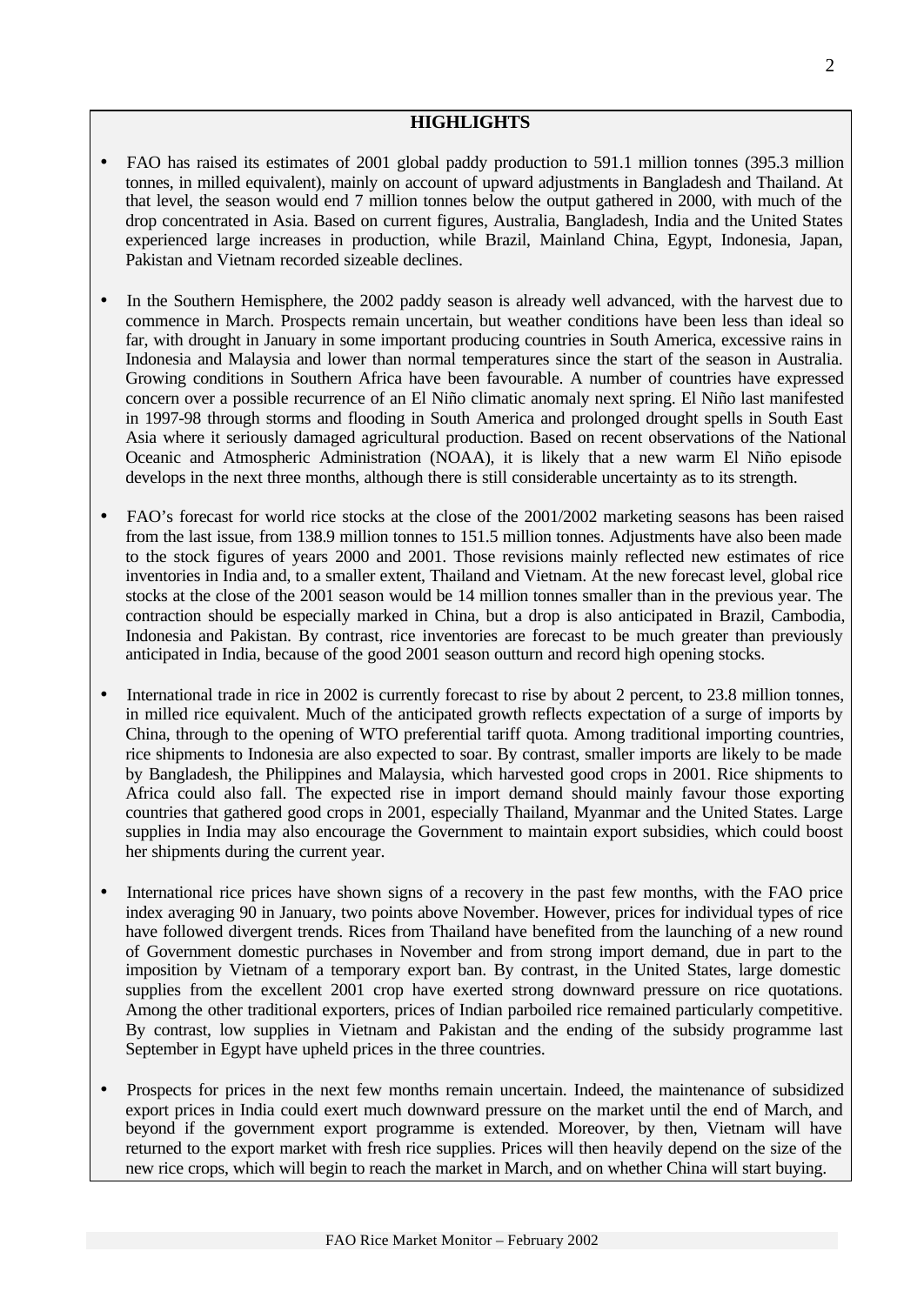# **RICE SITUATION UPDATE AS OF 31 JANUARY 2002**

# **I. PRODUCTION**

### **2001**

#### **Global rice output falls by 7 million tonnes**

Harvesting of the 2001 main paddy crops is nearing conclusion in the major rice producing countries in the Northern Hemisphere, some of which are in the process of planting their second paddy crop. FAO has adjusted its estimates of 2001 global paddy production upward to 591.1 million tonnes (395.3 million tonnes, in milled equivalent). At that level, the season would end 7 million tonnes below the level in 2000, with much of the contraction concentrated in Asia.

#### *I.1 ASIA*

#### **Falls in Production, mainly in China, Cambodia, Indonesia and Vietnam, more than offset gains elsewhere, particularly in Bangladesh and India**

In Asia, the 2001 paddy production is currently forecast to dip by about 1 percent to 537.4 million tonnes. This is somewhat above the previous forecast, mainly reflecting large upward revisions of output in Bangladesh and Thailand. By contrast, prospects of production were reduced in a number of countries, in particular Cambodia, Pakistan and the Philippines.

Estimates of paddy production in **Bangladesh** for the 2001 season have been raised mainly reflecting improved expectations for the Boro irrigated crop, which will start to be harvested in March. Based on current estimates by the Ministry of Agriculture, the Boro crop should account for 49 percent of the season output, while the Aus and the Aman crops would contribute respectively 7 percent and 44 percent of the total.

In **Cambodia,** the main wet paddy crop is being harvested while land is being prepared for planting the dry season crop. Drought problems have been reported in November, which might impair the development of long cycle rice varieties. Estimates of production for the 2001 season have been lowered to 3.6 million tonnes, following a downward revision of the area. Of these, 2.8 million tonnes would correspond to the wet season and 823 000 tonnes to the dry season. At the expected level, output in 2001 would be more than 10 percent below 2000, with much of the contraction resulting from an unfavourable rainfall pattern, which depressed both plantings and yields.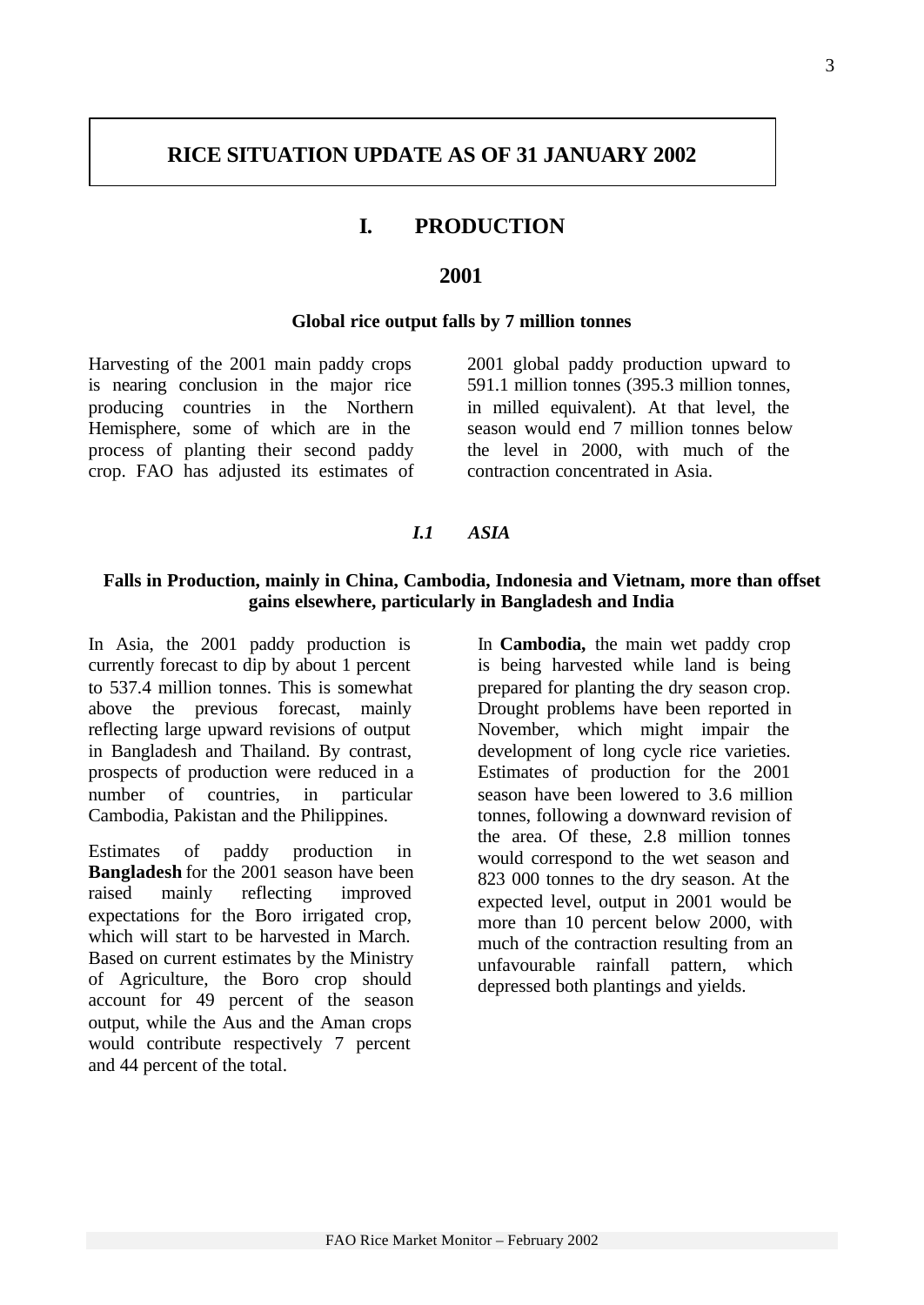

In **Mainland China**, most rice production activities have been suspended since December, with the harvest of the late secondary crop, and will not resume until February, when planting of the 2002 early crop will start. Meanwhile, the country's estimate of paddy output in 2001 remains about 8 million tonnes smaller than in 2000 and the lowest level since 1995. Amidst reports of damage from typhoons last November, the figure for 2001 paddy production in the **Chinese Province of Taiwan** has been cut. The reduction could relieve oversupply pressure that is likely to build up this year, under the commitments that the Province made in joining the WTO. Under the Agreement, the Province of Taiwan has pledged to open up its domestic rice market to imports, forbid the use of export subsidies and reduce progressively Government support to producers as of 2002. The policy shift has large potential implications for the rice sector.

Most states in **India** have completed the harvest of the main Kharif crop, while planting of the irrigated Rabi crop is on going in Andhra Pradesh and Karnataka.

Based on the expectation of a normal Rabi output, the outlook for production in 2001 remains relatively high, second in size only to the 1998 paddy crop.

In **Indonesia,** torrential rains were reported to have caused some paddy losses and damage to irrigation infrastructure in the North of the Sumatra Province in December, when harvesting of the main season crop was on-going. Pending an assessment of their impact, the estimate of the country's production in 2001 stays 3.5 percent below the record achieved in 2000.

Following the release of lower official figures for 2000 paddy output in the **Islamic Republic of Iran,** the estimate for 2001 has been reduced below the already depressed output in 2000, reflecting the impact of the severe drought problems that have affected the country for the past three years, and of torrential rains which fell in major rice producing areas, last August.

In **the Republic of Korea**, the latest assessment of the 2001 paddy crop yielded a slightly higher production estimate than earlier anticipated. At the new level, the season would end with an annual growth of 3 percent, reflecting excellent growing conditions during the summer, which have boosted yields. For the forthcoming season, however, increased efforts are likely to be made by the Government to reduce production, to check the burgeoning excess supplies. Under the Uruguay Round Agreement on Agriculture, the country has committed to reduce its support to the sector and to increase the size of its imports. To meet its pledge, the Government recently announced the launching of production control measures, including a land diversion and set-aside programme. However, official purchasing prices to producers should remain unchanged.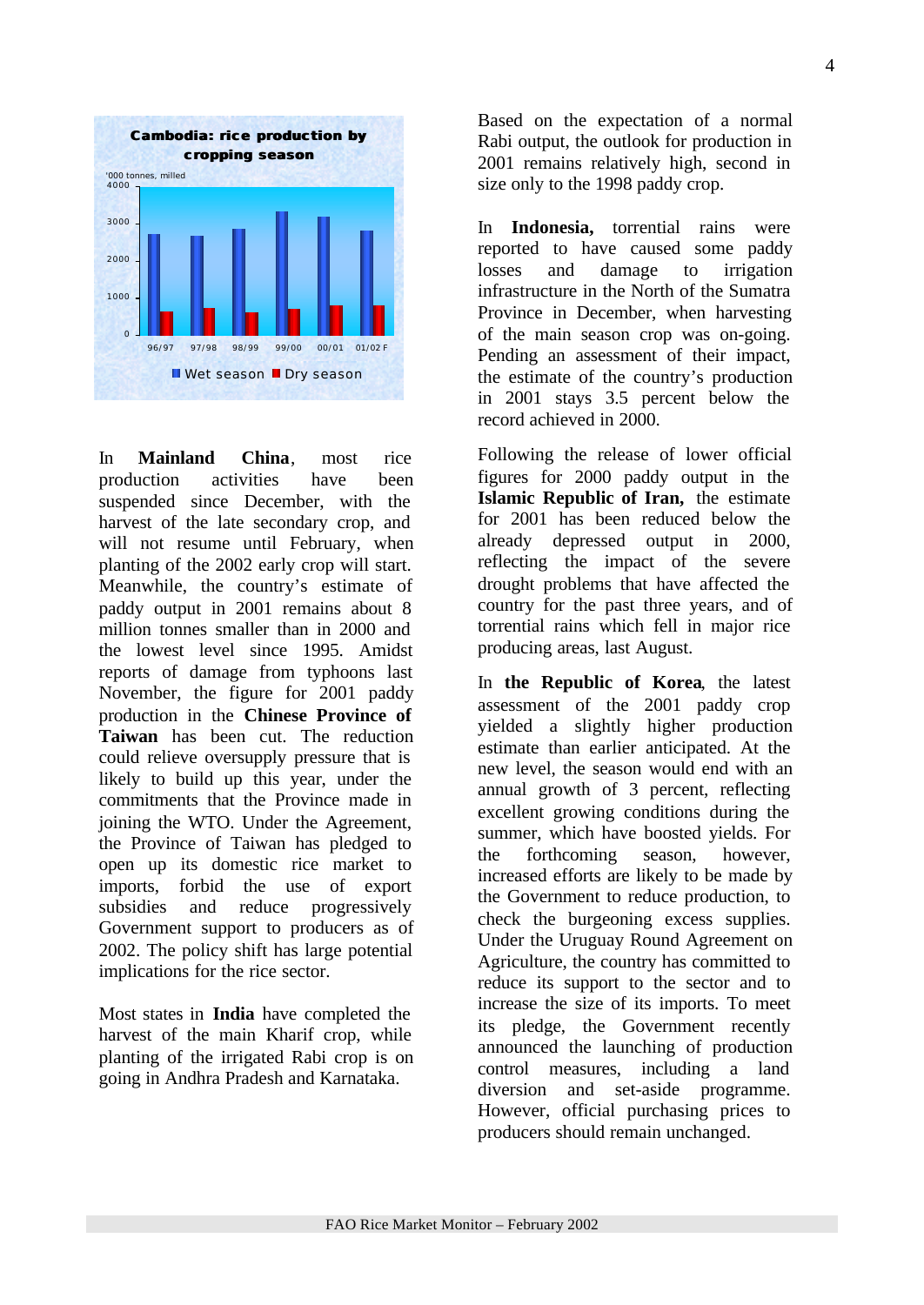Despite much improved rainfall in **Pakistan**, shortages of irrigation water and favourable prices of alternative crops seriously constrained paddy cultivation last season. Latest Government assessment of the season indicates a 2001 paddy output which is 21 percent less than in 2000.

Similarly, the outlook for the 2001/02 (July-June) paddy production in the **Philippines** has deteriorated following the passage, in November, of Typhoon Lingling. Notwithstanding the downward adjustment, output would reach an all-time high. However, the final outcome for the season will also depend on the crop performance in the first half of 2002, with much uncertainty arising from the possible recurrence of an El Niño-induced drought spell.

Although the estimate of paddy output in **Sri Lanka** has been raised by 75 000 tonnes from the previous issue, the season would end with an unexpected 6 percent contraction from 2000, reflecting a 9 percent fall in the Maha crop.

In **Thailand**, harvest of the main paddy crop is progressing satisfactorily, under excellent weather conditions. Output this

season is expected to be of the order of 25.2 million tonnes, 1 million tonnes more than the previous forecast, but 400 000 tonnes below the revised level harvested last season. Since November, the Government has been actively purchasing the new harvested rice, to sustain prices. The Government intervention scheme is expected to last until February, when the harvest comes to an end.

Water shortages have considerably constrained production in **Uzbekistan** in the past few years and official estimates point to a level of output in 2001 which is less than half the level harvested in 2000.

FAO has changed the base for reporting production figures for **Vietnam**, adopting the official approach for aggregating the three crops grown in the country. The new aggregation yielded an estimate for 2001 production of 31.9 million tonnes, about 600 000 tonnes less than the previous season, and 300 000 tonnes below the previously reported figure. Much of the year-to-year contraction reflects a shortfall in the Summer-Autumn crop, following a reduction in plantings and floods in the Mekong Delta last November.

| victimum, patroy production by crop 1777-2001 (immion tonnes) |      |      |          |
|---------------------------------------------------------------|------|------|----------|
|                                                               | 1999 | 2000 | 2001     |
|                                                               |      |      | forecast |
| <b>Total</b>                                                  | 31.4 | 32.5 | 31.9     |
| Winter/Spring                                                 | 14.1 | 15.6 | 15.5     |
| Summer/Autumn                                                 | 8.8  | 8.6  | 7.8      |
| $10^{th}$ Month Crop                                          | 8.5  | 8.3  | 8.6      |

**Vietnam, paddy production by crop 1999-2001 (million tonnes)**

# *I.2 AFRICA*

# **Production in Africa stagnates, with a fall in output in Egypt fully offsetting gains in Western and Southern Africa**

Paddy production in Africa is currently expected to be of the order of 17.2 million tonnes in 2001, unchanged from the previous season. In the region, the 2001

paddy crop has been fully harvested in **Egypt.** Production there is estimated to be 13 percent lower than in 2000. The decline has been associated with a fall in the area,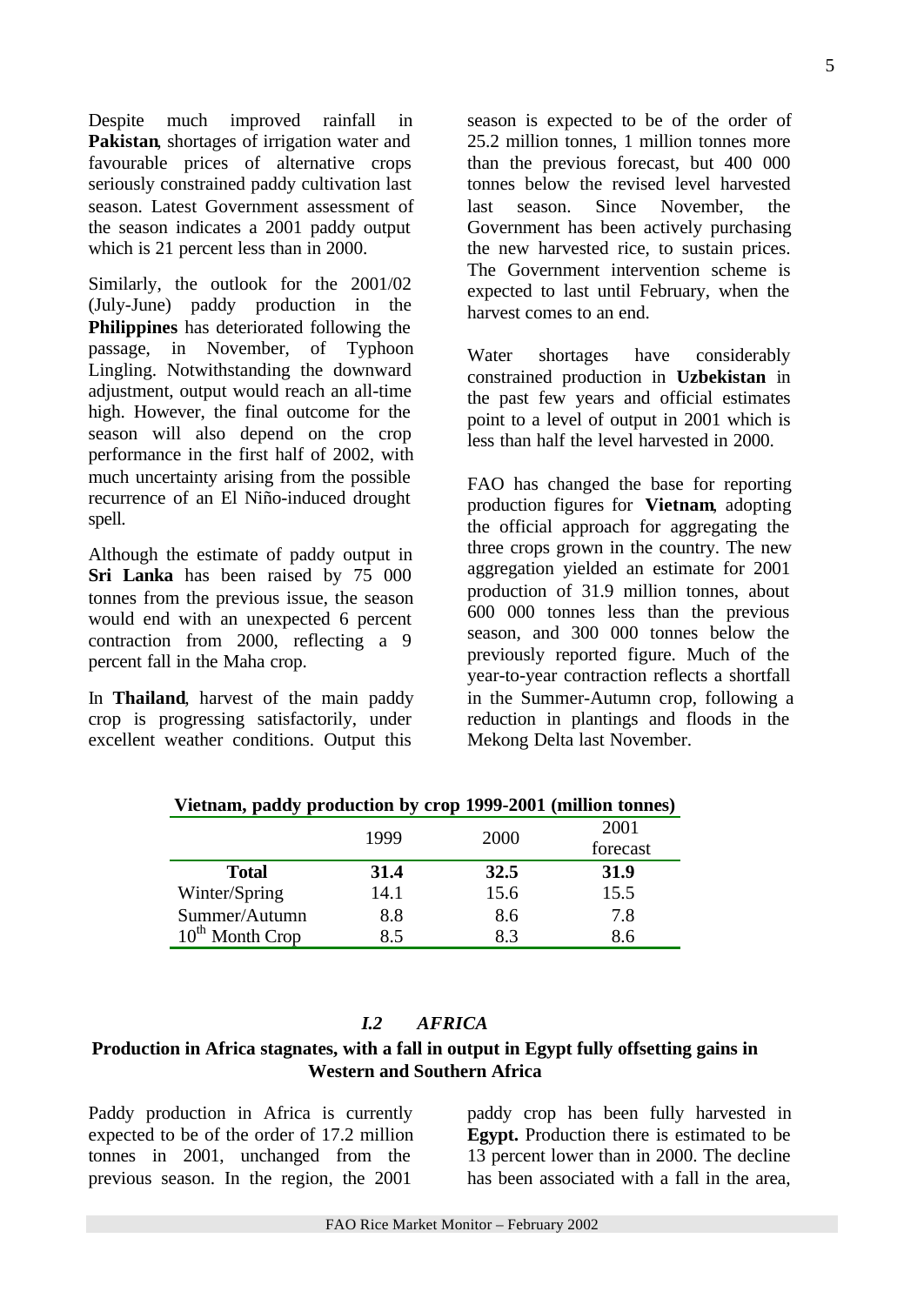while average yields improved again, reaching a record of almost 9.3 tonnes per hectare. In West Africa, favourable weather conditions boosted the subregional production by 5 percent,

notwithstanding a massive inflow of imported rice during the year. **Ghana, Mali** and **Nigeria** are expected to account for most of the increase. By contrast, little growth is anticipated in **Cote d'Ivoire** .

# *I.3 LATIN AMERICA AND THE CARIBBEAN*

#### **Disappointing paddy crops harvested in the region**

The 2001 season is estimated to end in Latin America and the Caribbean with a 7 percent contraction in output, following reduced plantings in South America and the prevalence of adverse weather conditions throughout Central America and the Caribbean. In subregion, paddy fields were damaged by drought earlier in the season and the impact of hurricanes in November, when harvesting of the summer crops was in full swing. Compared with the previous report, the forecasts of 2001 production **in Haiti, Costa Rica** and **Mexico** have been cut. Overall, production in Central America and the Caribbean is estimated at around 2.1 million tonnes of paddy, down from 2.4 million tonnes in 2000, with bulk of the year-to-year decline concentrated in **Costa Rica, Mexico and Nicaragua**. The **Dominican Republic** stands out as an exception, with an expected increase in production, stemming

largely from a growing use of highyielding rice varieties.

In South America, most countries situated south of the Equator completed their main 2001 paddy season last June. However, a few countries in the northern part of the continent still have some rice to harvest. This is the case of **Colombia,** which is in the process of reaping its winter crop. Official figures for production there have been slightly adjusted upward on account of a higher than anticipated area. Estimates of output in 2001 have been increased also in **Argentina,** reflecting an upward revision in area and yields. In retrospective, the performance of the 2001 rice season has been rather negative in the sub-region, with a 6 percent overall decline, much of which was concentrated in **Brazil, Colombia and Uruguay**. The sector, however, recorded growth in **Chile, Ecuador and Peru**.

#### *I.4 NORTH AMERICA*

#### **Bumper crop harvested in the United States**

In North America, a bumper crop was harvested in the **United States** in 2001. USDA's latest estimate has been raised to a new record. Yields, which were boosted by good weather conditions and expanded use of improved varieties, were up by 2.4

percent, while the increase in the area was 9 percent. All of the production gain was in the form of long grain rice, while low prices at planting time resulted in falling production of medium and short grain rice.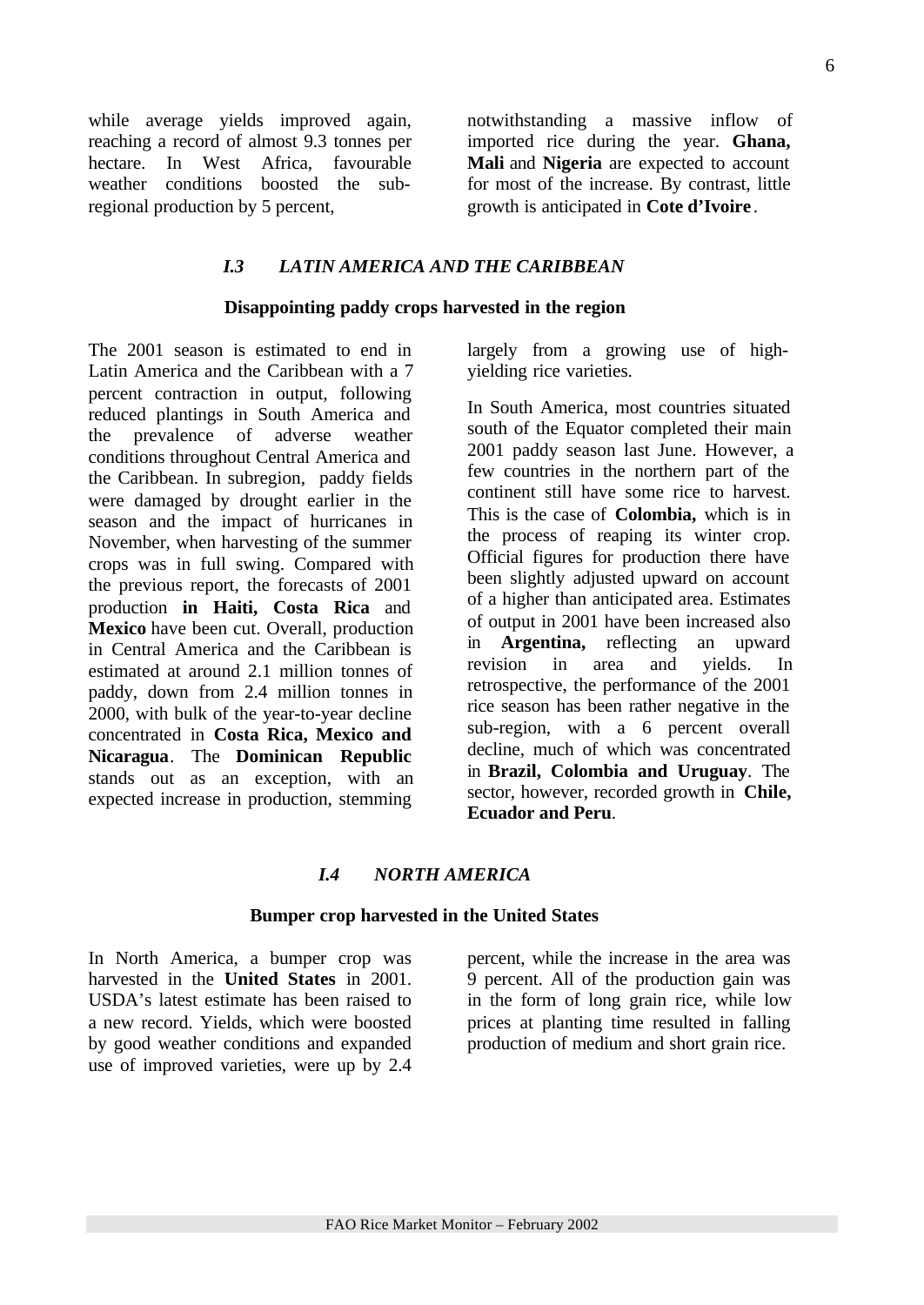#### *I.5 EUROPE*

#### **Production rises somewhat in the EC, while it falls in the Russian Federation and Ukraine**

In Europe, harvesting of the 2001 paddy crop has been concluded. Production in the **EC** is estimated to have risen somewhat compared with 2000. The increase reflects moderate growth in Italy, Portugal and Spain, which has more than offset a contraction in France and Greece. Although planting of the 2002 crop will not start until April-May, the drought that is affecting the northern rice producing regions of Italy may lead to a smaller crop next year, if availability of irrigation water remains short. This could also depress EC

overall output, since Italy is the largest Community rice producer, accounting for some 50 percent of the total.

In the **Russian Federation**, the latest figures reported by the Russian State Statistics Committee pointed to a 15 percent contraction of output in 2001. The decline reflects a fall in the area but also a return of yields down to average levels. Likewise, paddy production also fell in **Ukraine.**

#### **2002**

### **Fears of an "El Niño" recurrence**

In the Southern Hemisphere, the 2002 paddy season is already well advanced, with the harvest due to commence in March. Prospects for the crops remain uncertain, but weather conditions have been less than ideal so far, with drought in January in some important producing countries in South America, excessive rains in Indonesia and Malaysia and lower than normal temperatures since the start of the season in Australia. Growing conditions in Southern Africa have been favourable.

In **Indonesia**, planting of the first 2002 paddy crop is well advanced in Java and South of Sumatra, where harvest should start in February. The Government has set

an ambitious target of 53.9 million tonnes for the 2002 season. However, there is still much uncertainty regarding a possible recurrence of an El Niño-related drought spell, which would jeopardize crop performance. In addition, policy developments will be critical to the sector. So far, the Government has resisted repeated calls for increased tariff protection. In **Malaysia**, harvest of the 2002 main paddy crop is about to start in the Peninsula. So far, conditions there have been less than ideal for rice, with excessive rains pouring in late December and January, which might have negatively affected the crop. **Sri Lanka** is currently about to gather the main 2002 Maha crop.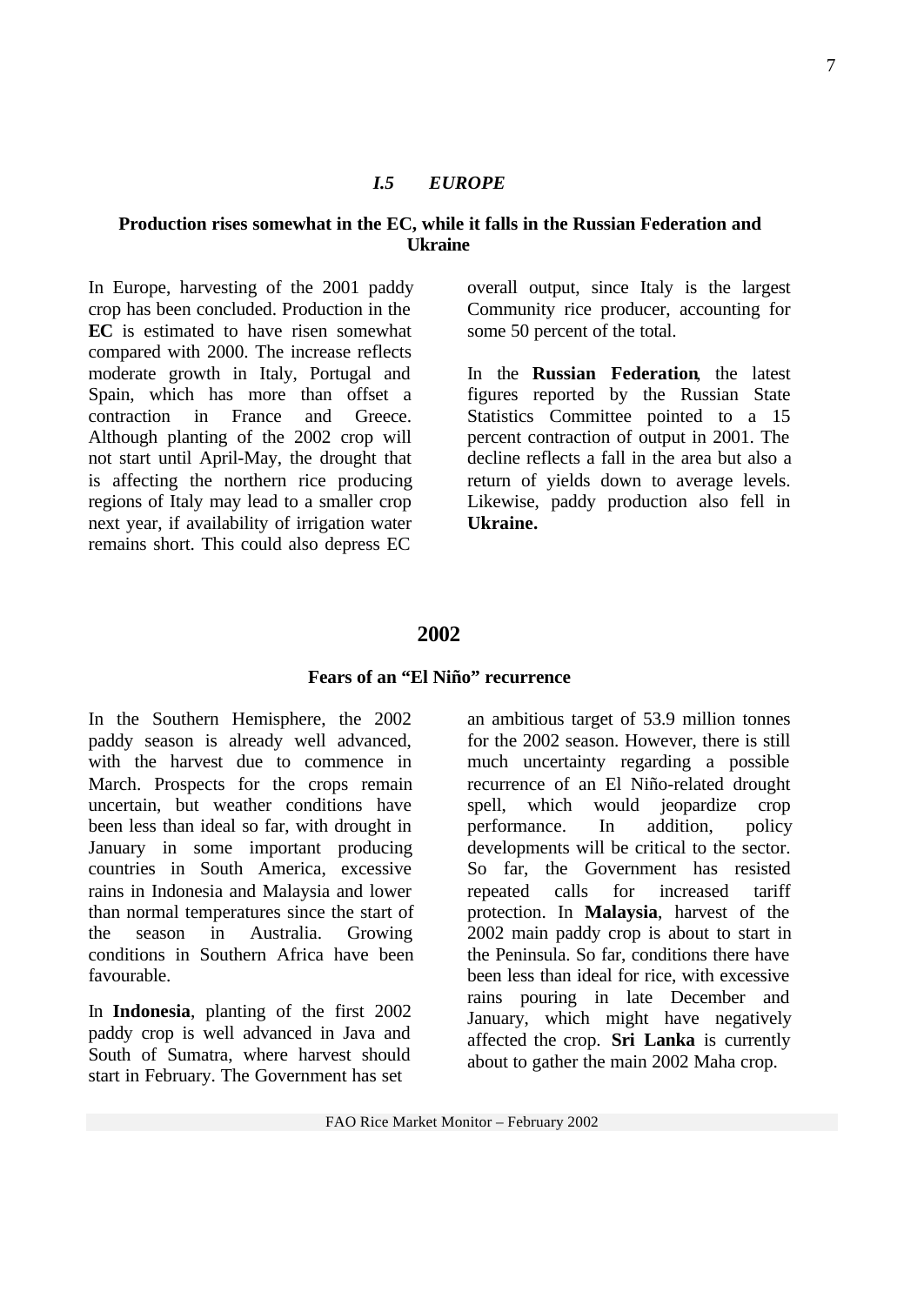#### **El Niño**

El Niño is a climatic event that recur every two to seven years. Its last occurrence was in 1997-98, when it had strong adverse effects on agricultural production in South America and South East Asia. In South America, it was accompanied with floods and storms in Peru, Ecuador and Chile. In South East Asia, in particular in Papua New Guinea, Indonesia and the Philippines, it was associated with severe drought (La Niña). An El Niño episode is normally preceded in December - January by an unusual warming of the Pacific waters along the Peruvian coast. Based on recent observations, the National Oceanic and Atmospheric Administration (NOAA) is considering a possible return of El Niño next spring, although there is still considerable uncertainty over its strength and amplitude.

Several countries in South America started planting their 2002 main paddy crops in September last year, some of which have already entered the pinnacle filling stage. Conditions for crop development have been favourable in Dedember, but drought prevailed in the first half of January in **Argentina**, **Uruguay** and in the Southern parts of **Brazil**, which, if they persist, could impair a satisfactory development of

the crop. In **Argentina**, preliminary forecasts for the 2002 season by the national authorities point to a 16 percent fall in planting. Assuming average yields, output in the country could dip to some 700 000 tonnes, which would be the lowest performance since 1995. By contrast, official forecasts in **Brazil**, point to a recovery in 2002 production, based on expectations of an increase in the area, consistent with the strengthening of domestic prices observed in recent months.

The 2002 season crop is also well advanced in Southern Africa, in particular **Madagascar**, but also in **Mozambique** , **Uganda**, and **the Congo Democratic Republic**, favoured by a good rainfall pattern since late November, when planting began.

In Oceania, the development of the rice plants for the 2002 season in **Australia** has been delayed by cool temperatures at the onset of the season in October last year and again in January. As a result, yield forecasts by Abare have been lowered substantially from 9.5 tonnes in 2001 to 8.4 tonnes per hectare in 2002. Combined with a 10 percent contraction in the area to 167 000 hectares, production is expected to reach 1 397 000 tonnes, down from 1 760 000 tonnes in 2001.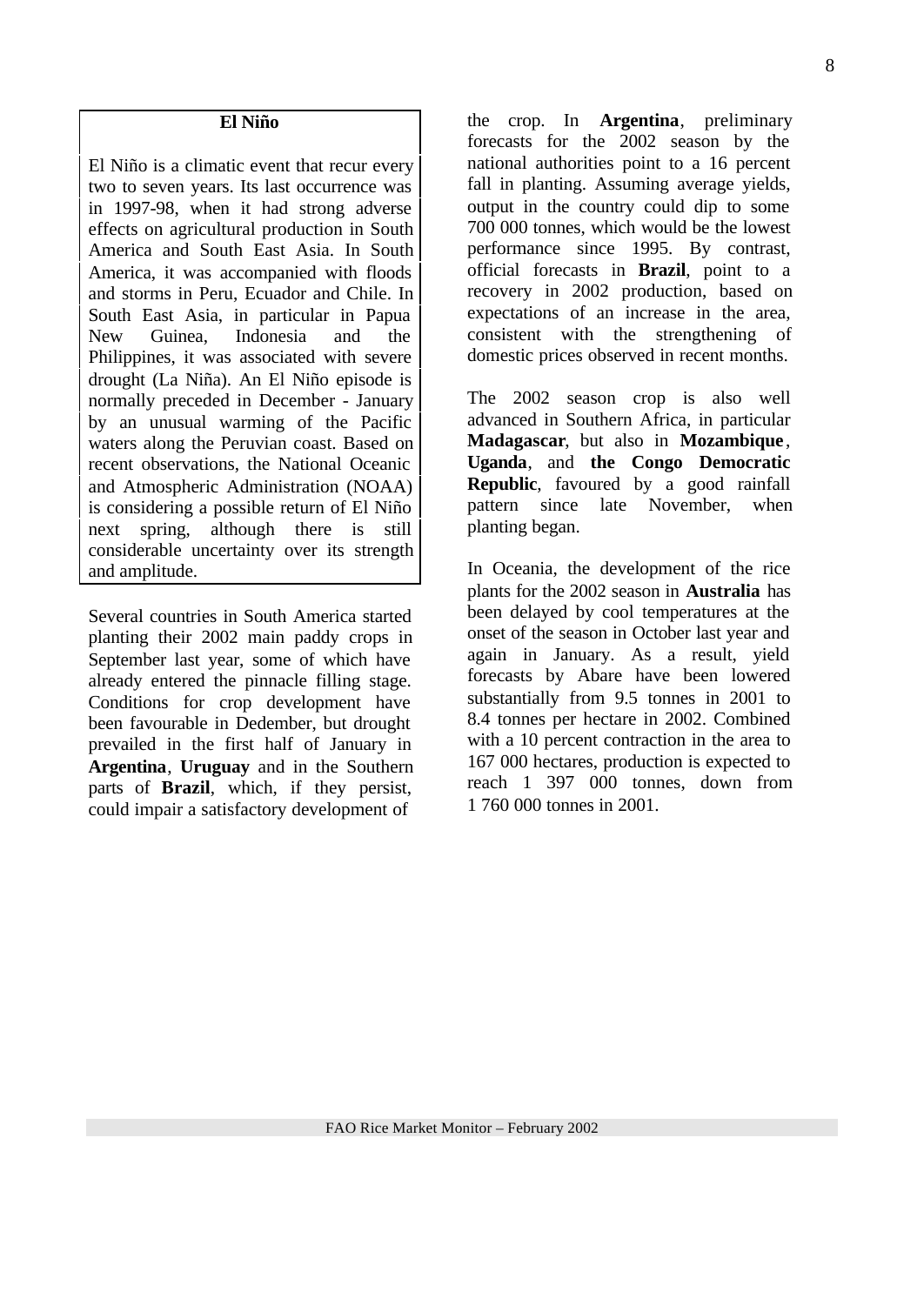# **II. INTERNATIONAL TRADE 2001**

# **World trade in rice expands somewhat in 2001, driven mainly by enlarged purchases by African countries**

FAO's estimate of global rice trade in 2001 has been raised to 23.4 million tonnes, in milled equivalent, from the earlier forecast of 22.8 million tonnes. The upward adjustment reflects the raising of export estimates for Egypt, Pakistan and Thailand, of about 300 000 tonnes each, which more than compensated reduced sale prospects by Brazil, Mainland China and Vietnam. From the import side, the revision is mainly the result of higher estimates of deliveries to Brazil, Nigeria and Senegal. Based on the current estimates, trade in rice in 2001 would be some 500 000 tonnes larger than in the previous year.

# **2002**

#### **Larger imports by China and Indonesia expected to sustain trade in 2002**

International trade in rice in 2002 is currently forecast to record a moderate expansion of about 2 percent, to 23.8 million tonnes, in milled rice equivalent, 600 000 tonnes higher than the previous outlook. The adjustment is mainly on account of greater shipments to Cameroon, Nigeria, Senegal and the Islamic Republic of Iran.

Much of the anticipated growth in trade in 2002 reflects expectation of a surge of imports by **Mainland China**, through the opening of WTO preferential tariff quota, to about 1 million tonnes. At that level, the country's imports would still fall short of the volume it should allow to enter the country under a preferential tariff, because domestic prices still appear too low to warrant a larger rice inflow. On the other hand, the **Chinese Province of Taiwan** is expected to buy the full 145 000 tonnes committed under the WTO minimum import commitment.

**China: Rice Wholesale prices**

|                           | 1999           | 2000  |       |
|---------------------------|----------------|-------|-------|
|                           | US\$ per tonne |       |       |
| Early Indica <sup>1</sup> | 207.1          | 162.4 | 174.4 |
| Japonica <sup>2</sup>     |                | 204.0 | 238.0 |

Source: China National Grains&Oil Information Centre 1/ No. 1 Indica, milled

2/ No. 1 Japonica, milled, Sale Areas

Among traditional importing countries, rice shipments to **Indonesia** are expected to soar by some 40 percent from last year, mainly reflecting the disappointing performance of the 2001 rice season. Domestic prices have reportedly been rising, obliging Bulog, the State Food Agency, to release supplies on the market. By contrast, smaller imports are likely to be made by **Bangladesh, the Philippines and Malaysia**, which harvested good crops in 2001. Moreover, the Government of **Malaysia** has announced a new set of measures to prevent rice from entering the country illegally. Shipments to **Sri Lanka** may also fall compared to last year, if a recently announced six-month ban on rice imports is implemented. By contrast, the reduction of imports tariffs to the pre-October 2001 levels in **Turkey** could boost somewhat rice purchases by the country.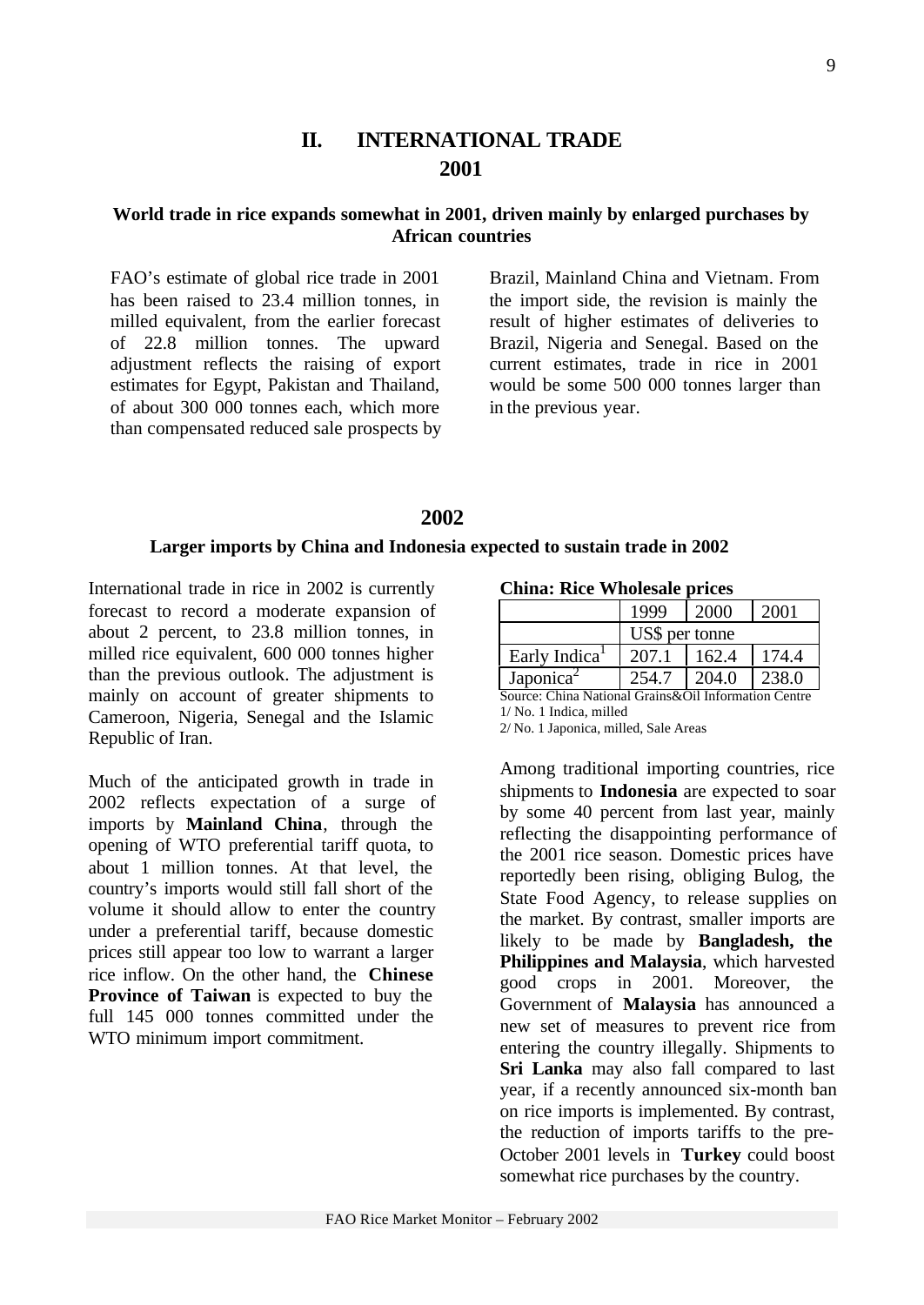#### **Provisions regarding China's Rice Tariff Rate Quota**

(State Development and Planning Commission's Announcement 1, 2002)

On 8 February 2002, China issued the regulations it will apply to administer the preferential tariff rate quotas (TRQs) for agricultural products.

The TRQ for rice has been set at 3.99 million tonnes in 2002, half of which (1.995 million tonnes) in the form of long grain or indica rice and half (1.995 million tonnes) in all other forms, including medium and short-grain rice.

The regulation distinguishes two types of TRQs, those directed to domestic consumption, which fall under class "A", and those aimed at processing for re-export, which fall under class "B".

Applicants to the TRQs should meet one of the following conditions: be a state-owned enterprise, have state reserve functions, have import trade record for 2001, be a wholesale or retail grain entreprise with minimum annual sales of over RMB 200 million, or an enterprise with annual import and export trade volume of over US\$ 50 million.

Allocation of TRQs "A" should be made on the base of historical records and other characteristics of the firms, such as their processing capacity, etc..

Applications for the 2002 TRQs should be submitted to the China's State Development and Planning Commission (SDPC) by 21 February 2002, that is less than two weeks from the present announcement and right after the celebration of the Chinese New Year.

Rice shipments to **Africa** could fall from the exceptionally high level of 7.1 million tonnes last year to 6.3 million tonnes in 2002, with much of the decline arising from smaller shipments to **Cote d'Ivoire, Madagascar, Nigeria and Senegal**. While the rise of imports to the region in 2001 mainly reflected a strong domestic demand and low world rice prices, the fall anticipated for the current year is mainly on account of relatively large opening stocks and of the possibility of a strengthening of international prices. Given the important role the region is playing on the world rice market, it is noteworthy that changes in import policies there could have a large impact on international prices, especially of parboiled and broken rices, which are the preferred types imported into the region.

In **Latin America and the Caribbean**, shipments to **Nicaragua** have officially been forecast to double to some 60 thousand tonnes, consistent with the fall in production expected this year. By contrast, **Colombia** is expected to cut them to some 15 000 tonnes, down from an estimated 100 000 tonnes last year. The revision follows from the issuance by the Government, in January, of a resolution that states the level to be imported during the year, all of which should be sourced in Andean Pact countries. Little changes have been made to the 2002 forecast for the rest of the region. Record purchases are expected to be made by **Cuba**, following two years of disappointing harvests. Increased imports are also expected to be made by **Mexico,** while those by **Brazil** could fall, given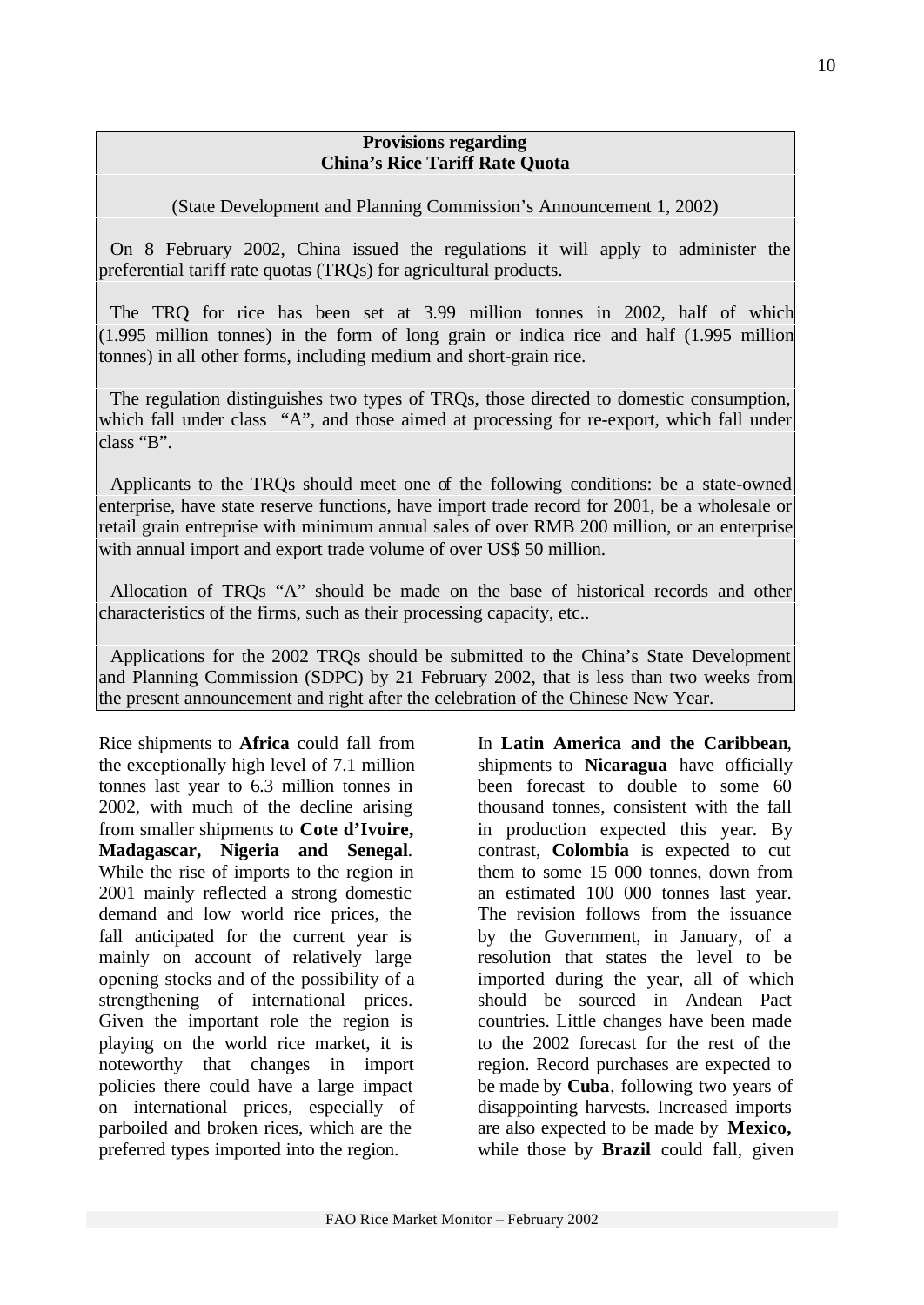the current expectations of increased output in 2002.

Among developed countries, forecast purchases by the **Russian Federation** have been lowered somewhat. Last October, the country announced it would increase tariffs on rice imports from 5 to 10 percent, in an attempt to limit these to some 40 percent of domestic consumption, or about 350 000 tonnes. The introduction of an import ceiling for an equivalent amount has also been prospected. Shipments to **Japan** are forecast to remain about unchanged, while those to the **EC** are expected to hover around 600 000 tonnes, as in previous years.

Regarding exports, the 600 000 tonnes difference between FAO current and past 2002 trade forecast is mainly on account of larger expected deliveries by **Mainland China, Egypt, Thailand and the United States**, which more than offset downward revisions for **Cambodia, Pakistan and Vietnam**.

Rice exports by **Mainland China** have been raised somewhat from the previous forecast, but they still will be the smallest since 1998. It is noteworthy that under its commitments with WTO, China has agreed to ban the use of export subsidies on all agricultural exports. Official forecasts for rice deliveries by **Egypt** stand at 850 000 tonnes in 2002, substantially above the original FAO figure, and 100 000 tonnes more than in 2001. The country's rice export policy in 2002 has not yet been officially announced. Under the subsidy program launched between October 2000 and September 2001, US\$ 25 per tonne were granted on exports of medium grain rice and US\$ 50 per tonne on long grain rice. Exports from **Thailand** in 2002 are now expected to remain close to last year's record level of 7.5 million tonnes, 200 000 tonnes more than previously foreseen and much above the government target of 7.0 million tonnes. The official forecast for the **United States** has been also raised somewhat. In this connection, in the preliminary allocations of rice concessional sales in fiscal year 2002, the country has earmarked 166.1 thousand tonnes under the P.L. 480 programme, which allows especially favourable credit conditions to eligible countries, and 1.6 thousand tonnes under the Food for Progress Programme. Indonesia and Uzbekistan were designated as the main beneficiary of those concessional sales.

By contrast, the forecast of sales by **Cambodia** has been sharply lowered, following the downward revision in production there. Likewise, prospects for exports from **Pakistan** and **Vietnam** have been downsized. In the case of **Vietnam**, the official Government export target has been reduced from 4 million tonnes to 3.8 million tonnes, which would still imply an increase from last year. Export activities in the country have been at a standstill since the introduction of an export ban last December, which is to last until March, when the  $10^{th}$  month crop will start being harvested. The measure was adopted in response to the limited supplies coming from the summer/autumn crop and low rice inventories, to prevent domestic shortages from arising. High relative domestic prices are reportedly depressing sales from Pakistan.

Forecast exports by the other major rice exporters in 2002 remain unchanged. Shipments from **India** could surge to over 2 million tonnes if the Government maintains its current policy to subsidize sales abroad, a reasonable assumption given the very large size of its rice inventories. So far, under a current export policy proposal, the validity of current sale price of rice for export is to be extended until March 2002. Sales from **Myanmar** are also likely to rise further, reaching their highest level in the 1990s.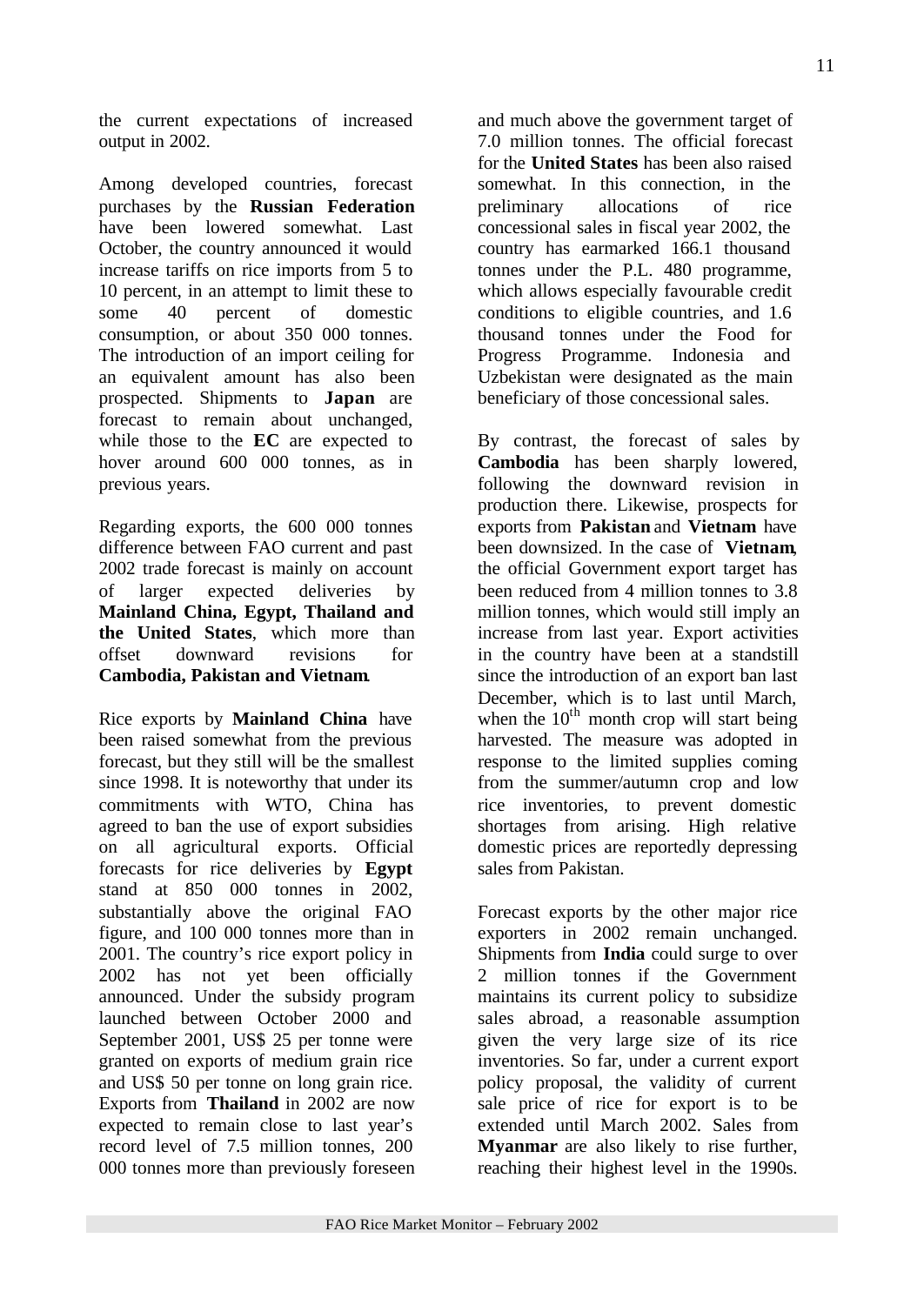By contrast, little change in exports compared with last year is currently

anticipated for Australia and traditional suppliers in South America.

#### **III. RICE STOCKS**

#### **Global stocks in rice drawn down as consumption should again outpace production**

FAO's forecast for world rice stocks at the close of the marketing seasons ending in 2002 has been raised substantially from the last issue, from 138.9 million tonnes to 151.5 million tonnes. Sizeable adjustments have also been made to the stock figures of years 2000 and 2001. Those revisions mainly reflected new estimates of the rice inventories of India and, to a smaller extent, Thailand and Vietnam. In the case of Vietnam, the variations were associated with the shift to a new base for reporting the rice season. At the new forecast level, global rice inventories in 2002 would be 13.7 million tonnes smaller than in the previous year. Although traditional importing countries' share in the total is relatively small, at 12 percent, it is noteworthy that, according to FAO estimates, the size of their stocks is forecast to decline by over two million tonnes, to 17.7 million tonnes, which would mark a change in the direction observed since 1998. At the same time, rice holdings by major rice exporting countries are anticipated to shrink to 133.8 million tonnes, the lowest level since 1998.

The expected decline in global rice inventories reveals that growth in world production would fail to keep pace with consumption requirements again this year. This would be especially the case in **China**, where the drawdown could exceed 11 million tonnes. The contraction in 2001 production is also likely to result in much smaller stocks at the close of the season in **Brazil**, **Cambodia, Indonesia** and **Pakistan**. By



contrast, rice inventories are forecast to be much greater than previously anticipated in **India,** because of the good 2001 season outturn and record high opening stocks.

The revision for the country follows the release of a figure of 24.8 million tonnes for rice held by Government agencies at the close of last season, on 30 September 2001, which is much higher than previously forecast.

Such large stocks in public stores can be explained by the relatively high official procurement prices, which have encouraged large sales to Government agencies and low offtake from Government stores. The increase in production in 2001 is also expected to boost closing stocks in **Bangladesh, the Republic of Korea** and **the United States.** Little change is anticipated for the other countries, including **Thailand, Vietnam** and **the Philippines.**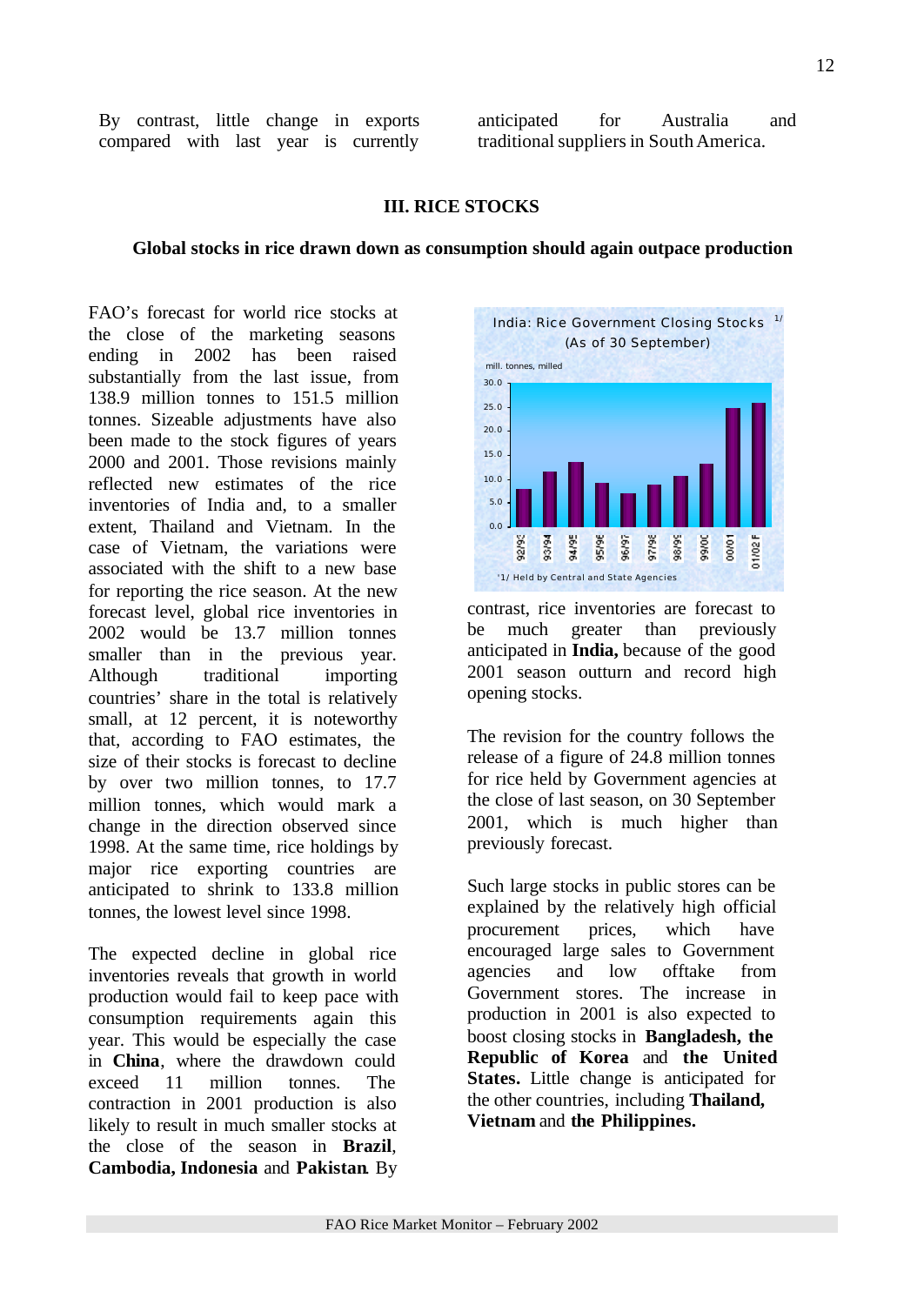## **IV. INTERNATIONAL PRICES**

#### **Diverging trends narrow the price differential between United States and Thailand rices**

| <b>WORLD PRICE INDICES FOR RICE</b> |                           |                    |                   |                 |  |  |  |  |
|-------------------------------------|---------------------------|--------------------|-------------------|-----------------|--|--|--|--|
|                                     |                           | <b>FAO INDICES</b> |                   |                 |  |  |  |  |
|                                     |                           | A11                | Quality           |                 |  |  |  |  |
|                                     |                           |                    | High              | Low             |  |  |  |  |
|                                     | January-December Averages |                    | $1982 - 84 = 100$ |                 |  |  |  |  |
| 1995                                |                           | 129                | 124               | 146             |  |  |  |  |
| 1996                                |                           | 136                | 136<br>136        |                 |  |  |  |  |
| 1997                                | 127<br>129<br>120         |                    |                   |                 |  |  |  |  |
| 1998                                |                           | 127                | 128               | 126             |  |  |  |  |
| 1999                                |                           | 114                | 115               | 110             |  |  |  |  |
| 2000                                |                           |                    | 101               | 89              |  |  |  |  |
| 2001                                |                           | 90                 | 91                | 84              |  |  |  |  |
| 2001                                | January                   | 94                 | 97                | 84              |  |  |  |  |
|                                     | February                  | 94                 | 97                | 84              |  |  |  |  |
|                                     | March                     | 91                 | 94                | 79              |  |  |  |  |
|                                     | April                     | 87                 | 90                | $\overline{77}$ |  |  |  |  |
|                                     | May                       | 88                 | 90                | 79              |  |  |  |  |
|                                     | June                      | 88                 | 91                | 81              |  |  |  |  |
|                                     | July                      | 91                 | 93                | 83              |  |  |  |  |
|                                     | August                    | 89                 | 90                | 87              |  |  |  |  |
|                                     | September                 | 89                 | 89                | 88              |  |  |  |  |
|                                     | October                   | 88                 | 89                | 88              |  |  |  |  |
|                                     | November                  | 88                 | 89                | 87              |  |  |  |  |
|                                     | December                  | 89                 | 88                | 90              |  |  |  |  |
| 2002                                | January                   | 90                 | 90                | 92              |  |  |  |  |

*Source: FAO*

*N.B.-The FAO indices are calculated using the Laspeyre formula.*

*The Rice Export Price Index is calculated for 15 export prices.*

International rice prices have shown signs of a recovery since last reported, with the FAO price index averaging 90 in January, two points above November. However, prices for individual types have followed divergent trends. Rices from Thailand have benefited from strong import demand, in part because of the temporary withdrawal from the market of Vietnam, and from the launching of a new round of Government

domestic purchases in November. The price of the higher quality Thai 100% B reached US\$ 197 per tonne in January, up from US\$ 178 per tonne in November (see Graph). Prices for the lower quality Thai A1 Super also firmed from the November level, but strong competition from India depressed prices of Thai parboiled rice.

Large domestic supplies from the excellent 2001 crop continued to exert strong downward pressure on rice quotations in the United States. As a result, most prices of rices from US origin fell between November and January, including the price of the higher quality, long grain rice N. 2/4, which dipped from US\$ 214 per tonne to US\$ 208 per tonne.

The divergence of trends in Thailand and the United States has significantly narrowed the price differential traditionally existing between similar rices from the two origins. For instance, the United States price premium on the high quality long grain was only US\$ 11 per tonne in January, down from US\$ 52 per tonne in November and US\$ 104 per tonne in January last year.

Among the other traditional exporters, prices of Indian parboiled rice remained particularly competitive at US\$ 155 per tonne in January. By contrast, low supplies in Vietnam and Pakistan and the ending of the subsidy programme last September in Egypt have pushed prices up further since November in the three countries.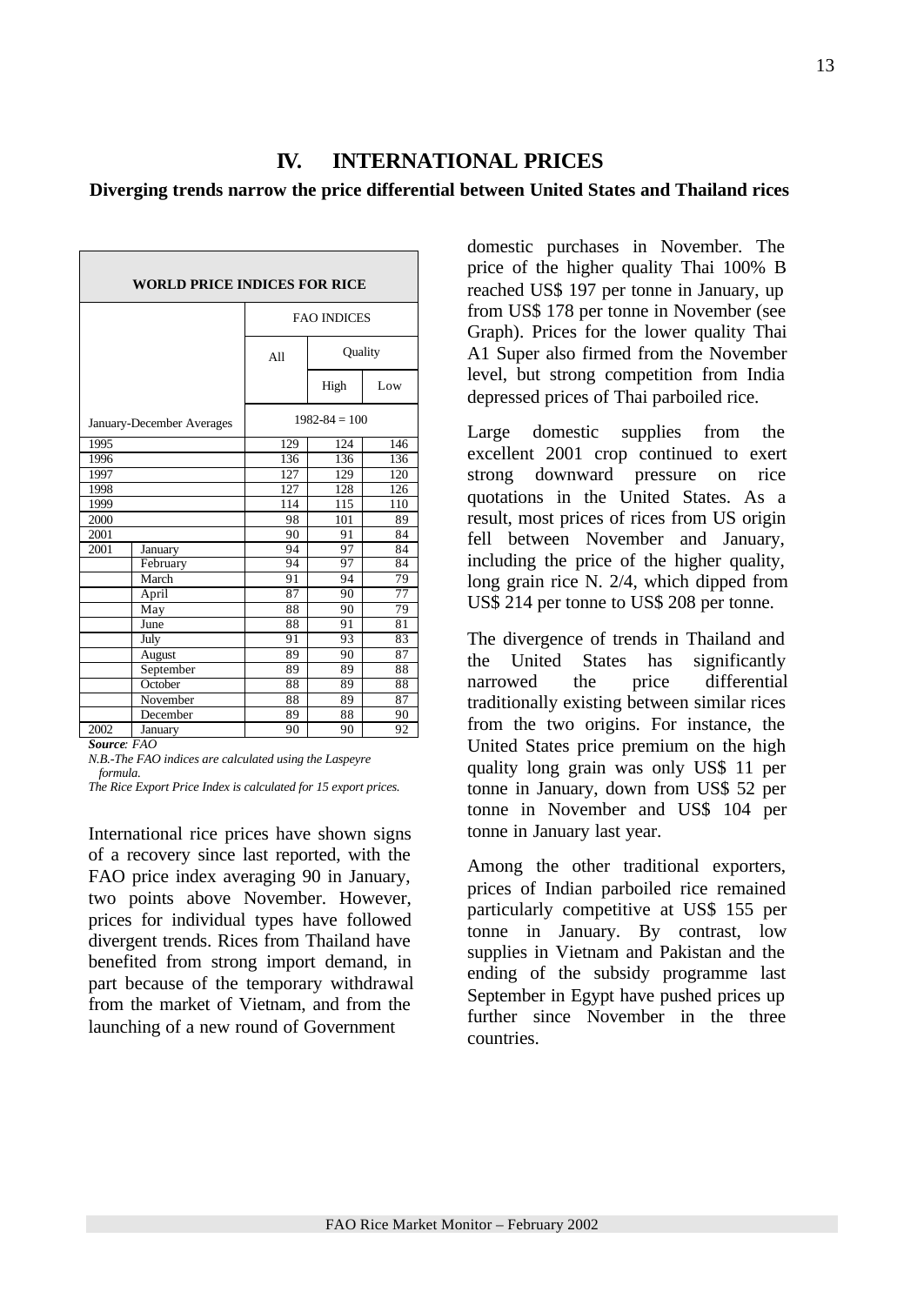

Prospects for prices in the next few months remain uncertain, although the global supply/demand situation continues to be tight. Indeed, the maintenance of subsidized export prices in India could weight heavily on the market until the end of March, and beyond, if the programme is extended. By March, Vietnam is likely to return on the market with fresh rice supplies for export. The prospects for prices in the next few months will then very much depend on the size of the new rice crops coming onto the market (the 2001 second crops in the Northern Hemisphere and main 2002 crops in the Southern Hemisphere) and on whether China will start buying.

| <b>EXPORT PRICES FOR RICE (f.o.b. US\$/tonne)</b> |                   |        |            |             |            |                        |  |  |
|---------------------------------------------------|-------------------|--------|------------|-------------|------------|------------------------|--|--|
| Type                                              | Effective<br>Date | Latest | 1 week ago | 1 month ago | 1 year ago | Average<br>$(82 - 84)$ |  |  |
| Thai 100B                                         | 25/01/2002        | 198    | 200        | 182         | 188        | 236                    |  |  |
| Thai 35%                                          | 25/01/2002        | 167    | 170        | 151         | 153        | 213                    |  |  |
| Thai A1 Super                                     | 25/01/2002        | 147    | 151        | 133         | 134        | 174                    |  |  |
| Viet 5%                                           | 25/01/2002        | 187    | 187        | n.a.        | 167        | n.a.                   |  |  |
| India PR 106 25%                                  | 25/01/2002        | 132    | 132        | 132         | 224        | n.a.                   |  |  |
| Pak 10%                                           | 25/01/2002        | 166    | 162        | 156         | 162        | n.a.                   |  |  |
| Pak Basmati ordinary                              | 25/01/2002        | 345    | 347        | 350         | 335        | 631                    |  |  |
| US 2/4% Long Grain                                | 25/01/2002        | 208    | 208        | 208         | 291        | 393                    |  |  |

*Source: International rice brokers, rice merchants and national sources.*

*n.a. not available*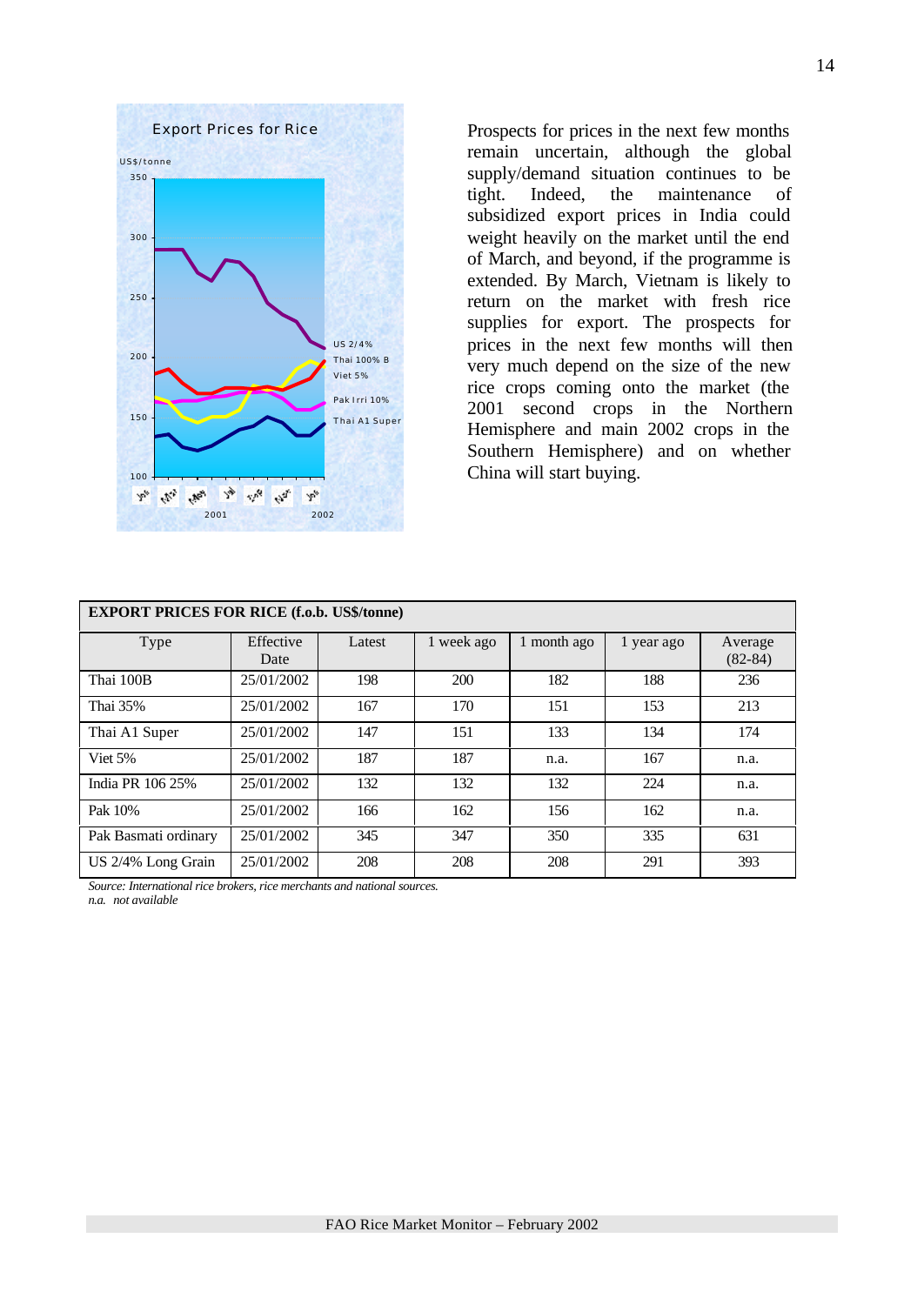|                                             | 1999           | 2000<br>(estimated) | 2001<br>(forecast) |                               | 2000                         | 2001<br>(estimated)    | $2002^3$<br>(forecast) |
|---------------------------------------------|----------------|---------------------|--------------------|-------------------------------|------------------------------|------------------------|------------------------|
|                                             |                | million tonnes      |                    |                               |                              | million tonnes, milled |                        |
| ASIA                                        | 555.0          | 544.6               | 537.4              | <b>ASIA</b>                   | 11.5                         | 11.3                   | 12.5                   |
| Bangladesh                                  | 34.6           | 36.5                | 39.1               | Bangladesh                    | 0.5                          | 0.5                    | 0.2                    |
| China 1/                                    | 200.4          | 189.8               | 181.4              | China $1/$                    | 0.2                          | 0.2                    | 1.1                    |
| India                                       | 134.2          | 129.4               | 132.0              | Indonesia                     | 2.0                          | 1.4                    | 2.0                    |
| Indonesia                                   | 50.9           | 51.9                | 50.1               | Iran, Islamic Rep. of         | 1.1                          | 1.0                    | 1.2                    |
| Iran, Islamic Rep. of                       | 2.3            | 2.0                 | 1.9                | Japan                         | 0.7                          | 0.7                    | 0.7                    |
| Japan                                       | 11.5           | 11.9                | 11.3               | Malaysia                      | 0.7                          | 0.7                    | 0.6                    |
| Korea Rep. of                               | 7.1            | 7.2                 | 7.4                | Philippines                   | 0.7                          | 0.9                    | 0.7                    |
| Mvanmar                                     | 20.1           | 20.1                | 20.6               | Saudi Arabia                  | 0.8                          | 0.8                    | 0.8                    |
| Pakistan                                    | 7.7            | 7.2                 | 5.7                | Sri Lanka                     | 0.0                          | 0.1                    | 0.1                    |
| Philippines                                 | 12.0           | 12.5                | 12.7               |                               |                              |                        |                        |
| Sri Lanka                                   | 2.9            | 2.9                 | 2.7                | <b>AFRICA</b>                 | 6.4                          | 7.1                    | 6.3                    |
| Thailand                                    | 24.2           | 25.6                | 25.2               | Côte d'Ivoire                 | 1.0                          | 1.1                    | 0.8                    |
| Viet Nam                                    | 31.4           | 32.5                | 31.9               | Nigeria                       | 1.2                          | 1.5                    | 1.2                    |
|                                             |                |                     |                    | Senegal                       | 0.5                          | 0.7                    | 0.6                    |
| <b>AFRICA</b>                               | 17.2           | 17.2                | 17.2               | South Africa                  | 0.5                          | 0.6                    | 0.6                    |
|                                             |                |                     |                    |                               |                              |                        |                        |
| North Africa                                | 5.9            | 6.0                 | 5.3                | <b>SOUTH AMERICA</b>          | 0.9                          | 1.0                    | 0.8                    |
| Egypt                                       | 5.8            | 6.0                 | 5.2                | <b>Brazil</b>                 | 0.7                          | 0.7                    | 0.6                    |
|                                             |                |                     |                    | Peru                          | 0.1                          | 0.1                    | 0.1                    |
| Sub-Saharan Africa                          | 11.4           | 11.2                | 11.9               |                               |                              |                        |                        |
| Western Africa                              | 7.2            | 7.3                 | 7.7                | <b>NORTH &amp; C. AMERICA</b> | 2.1                          | 2.2                    | 2.3                    |
| Côte d'Ivoire                               | 1.0            | 1.0                 | 1.1                | Mexico                        | 0.4                          | 0.4                    | 0.5                    |
| Guinea                                      | 0.8            | 0.9                 | 0.8                |                               |                              |                        |                        |
| Mali                                        | 0.7            | 0.7                 | 0.8                | <b>EUROPE</b>                 | 1.5                          | 1.4                    | 1.5                    |
| Nigeria                                     | 3.3            | 3.3                 | 3.5                | EC<br>2/                      | 0.6                          | 0.6                    | 0.6                    |
| Central Africa<br>Eastern Africa            | 0.4<br>0.8     | 0.4<br>0.9          | 0.4<br>0.9         | <b>OCEANIA</b>                | 0.4                          | 0.3                    | 0.3                    |
| Tanzania                                    | 0.6            | 0.6                 | 0.7                |                               |                              |                        |                        |
| Southern Africa                             | 2.9            | 2.6                 | 2.9                | <b>WORLD</b>                  | 22.8                         | 23.4                   | 23.8                   |
| Madagascar                                  | 2.6            | 2.3                 | 2.6                | Developing countries          | 19.3                         | 19.9                   | 20.2                   |
| Mozambique                                  | 0.2            | 0.2                 | 0.2                | Developed countries           | 3.5                          | 3.5                    | 3.6                    |
|                                             |                |                     |                    |                               |                              |                        |                        |
| <b>CENTRAL AMERICA</b>                      | 2.4            | 2.4                 | 2.1                |                               |                              |                        |                        |
| Mexico                                      | 0.4            | 0.4                 | 0.3                |                               |                              |                        |                        |
|                                             |                |                     |                    |                               |                              |                        |                        |
| <b>SOUTH AMERICA</b>                        | 21.9           | 21.0                | 19.8               |                               | <b>WORLD EXPORTS OF RICE</b> |                        |                        |
| Argentina                                   | 1.7            | 0.9                 | 0.9                |                               |                              |                        |                        |
| <b>Brazil</b>                               | 11.6           | 11.4                | 10.4               |                               | 2000                         | 2001                   | $2002^{3/2}$           |
| Colombia                                    | 2.2            | 2.3                 | 2.1                |                               |                              | (estimated)            | (forecast)             |
|                                             |                |                     |                    |                               |                              |                        |                        |
| <b>NORTH AMERICA</b>                        | 9.3            | 8.7                 | 9.7                |                               |                              | million tonnes, milled |                        |
| <b>United States</b>                        | 9.3            | 8.7                 | 9.7                |                               |                              |                        |                        |
|                                             |                |                     |                    | <b>ASIA</b>                   | 17.3                         | 17.8                   | 18.0                   |
| <b>EUROPE</b>                               | 3.1            | 3.2                 | 3.1                | China $1/$                    | 3.1                          | 1.8                    | 1.5                    |
| EC<br>2/                                    | 2.6            | 2.5                 | 2.6                | India                         | 1.4                          | 1.5                    | 2.1                    |
|                                             |                |                     |                    | Mvanmar                       | 0.1                          | 0.5                    | 0.7                    |
| <b>OCEANIA</b>                              | 1.4            | 1.1                 | 1.8                | Pakistan                      | 2.0                          | 2.3                    | 1.8                    |
| Australia                                   | 1.4            | 1.1                 | 1.8                | Thailand                      | 6.6                          | 7.5                    | 7.5                    |
| <b>WORLD</b>                                |                | 598.3               | 591.1              | Viet Nam                      | 3.5                          | 3.6                    | 3.8                    |
|                                             | 610.3<br>584.3 |                     |                    | <b>AFRICA</b>                 | 0.6                          | 0.8                    | 0.9                    |
| Developing countries<br>Developed countries | 26.0           | 573.0<br>25.3       | 564.8<br>26.3      |                               | 0.6                          | 0.8                    | 0.9                    |
|                                             |                |                     |                    | Egypt                         |                              |                        |                        |

#### **FOOTNOTES:**

3/ Tentative.

### **WORLD PADDY PRODUCTION WORLD IMPORTS OF RICE**

| 1999        | 2000           | 2001        |                               | 2000 | 2001                   | $2002^{3/2}$ |
|-------------|----------------|-------------|-------------------------------|------|------------------------|--------------|
|             | (estimated)    | (forecast)  |                               |      | (estimated)            | (forecast)   |
|             | million tonnes |             |                               |      | million tonnes, milled |              |
| 555.0       | 544.6          | 537.4       | <b>ASIA</b>                   | 11.5 | 11.3                   |              |
| 34.6        | 36.5           | 39.1        | Bangladesh                    | 0.5  | 0.5                    |              |
| 200.4       | 189.8          | 181.4       | China 1/                      | 0.2  | 0.2                    |              |
| 134.2       | 129.4          | 132.0       | Indonesia                     | 2.0  | 1.4                    |              |
| 50.9        | 51.9           | 50.1        | Iran, Islamic Rep. of         | 1.1  | 1.0                    |              |
| 2.3         | 2.0            | 1.9         | Japan                         | 0.7  | 0.7                    |              |
| 11.5        | 11.9           | 11.3        | Malaysia                      | 0.7  | 0.7                    |              |
| 7.1         | 7.2            | 7.4         | Philippines                   | 0.7  | 0.9                    |              |
| 20.1        | 20.1           | 20.6        | Saudi Arabia                  | 0.8  | 0.8                    |              |
| 7.7         | 7.2            | 5.7         | Sri Lanka                     | 0.0  | 0.1                    |              |
| 12.0        | 12.5           | 12.7        |                               |      |                        |              |
| 2.9         | 2.9            | 2.7         | <b>AFRICA</b>                 | 6.4  | 7.1                    |              |
| 24.2        | 25.6           | 25.2        | Côte d'Ivoire                 | 1.0  | 1.1                    |              |
| 31.4        | 32.5           | 31.9        | Nigeria                       | 1.2  | 1.5                    |              |
|             |                |             | Senegal                       | 0.5  | 0.7                    |              |
| 17.2        | 17.2           | 17.2        | South Africa                  | 0.5  | 0.6                    |              |
| 5.9         | 6.0            | 5.3         | <b>SOUTH AMERICA</b>          | 0.9  | 1.0                    |              |
| 5.8         | 6.0            | 5.2         | <b>Brazil</b>                 | 0.7  | 0.7                    |              |
|             |                |             | Peru                          | 0.1  | 0.1                    |              |
| 11.4<br>7.2 | 11.2<br>7.3    | 11.9<br>7.7 | <b>NORTH &amp; C. AMERICA</b> | 2.1  | 2.2                    |              |
| 1.0         | 1.0            | 1.1         | Mexico                        | 0.4  | 0.4                    |              |
| 0.8         | 0.9            | 0.8         |                               |      |                        |              |
| 0.7         | 0.7            | 0.8         | <b>EUROPE</b>                 | 1.5  | 1.4                    |              |
| 3.3         | 3.3            | 3.5         | EC<br>2/                      | 0.6  | 0.6                    |              |
| 0.4         | 0.4            | 0.4         |                               |      |                        |              |
| 0.8         | 0.9            | 0.9         | <b>OCEANIA</b>                | 0.4  | 0.3                    |              |
| 0.6         | 0.6            | 0.7         |                               |      |                        |              |
| 2.9         | 2.6            | 2.9         | <b>WORLD</b>                  | 22.8 | 23.4                   |              |
| 2.6         | 2.3            | 2.6         | Developing countries          | 19.3 | 19.9                   |              |
| 0.2         | 0.2            | 0.2         | Developed countries           | 3.5  | 3.5                    |              |

| <b>SOUTH AMERICA</b>                                | 21.9  | 21.0  | 19.8  |                      | <b>WORLD EXPORTS OF RICE</b> |                        |  |
|-----------------------------------------------------|-------|-------|-------|----------------------|------------------------------|------------------------|--|
| Argentina                                           | 1.7   | 0.9   | 0.9   |                      |                              |                        |  |
| <b>Brazil</b>                                       | 11.6  | 11.4  | 10.4  |                      | 2000                         | 2001                   |  |
| Colombia                                            | 2.2   | 2.3   | 2.1   |                      |                              | (estimated)            |  |
| NORTH AMERICA                                       | 9.3   | 8.7   | 9.7   |                      |                              | million tonnes, milled |  |
| <b>United States</b>                                | 9.3   | 8.7   | 9.7   |                      |                              |                        |  |
|                                                     |       |       |       | <b>ASIA</b>          | 17.3                         | 17.8                   |  |
| <b>EUROPE</b>                                       | 3.1   | 3.2   | 3.1   | China $1/$           | 3.1                          | 1.8                    |  |
| $EC$ 2/                                             | 2.6   | 2.5   | 2.6   | India                | 1.4                          | 1.5                    |  |
|                                                     |       |       |       | Mvanmar              | 0.1                          | 0.5                    |  |
| <b>OCEANIA</b>                                      | 1.4   | 1.1   | 1.8   | Pakistan             | 2.0                          | 2.3                    |  |
| Australia                                           | 1.4   | 1.1   | 1.8   | Thailand             | 6.6                          | 7.5                    |  |
|                                                     |       |       |       | Viet Nam             | 3.5                          | 3.6                    |  |
| WORLD                                               | 610.3 | 598.3 | 591.1 |                      |                              |                        |  |
| Developing countries                                | 584.3 | 573.0 | 564.8 | <b>AFRICA</b>        | 0.6                          | 0.8                    |  |
| Developed countries                                 | 26.0  | 25.3  | 26.3  | Egypt                | 0.6                          | 0.8                    |  |
|                                                     |       |       |       | <b>SOUTH AMERICA</b> | 1.5                          | 1.3                    |  |
|                                                     |       |       |       | Argentina            | 0.4                          | 0.3                    |  |
|                                                     |       |       |       | Uruguay              | 0.7                          | 0.6                    |  |
|                                                     |       |       |       | <b>NORTH AMERICA</b> | 2.8                          | 2.7                    |  |
|                                                     |       |       |       | <b>United States</b> | 2.8                          | 2.7                    |  |
|                                                     |       |       |       | <b>EUROPE</b>        | 0.2                          | 0.2                    |  |
|                                                     |       |       |       | EC<br>2/             | 0.2                          | 0.2                    |  |
|                                                     |       |       |       | <b>OCEANIA</b>       | 0.5                          | 0.7                    |  |
|                                                     |       |       |       | Australia            | 0.5                          | 0.7                    |  |
| <b>FOOTNOTES:</b>                                   |       |       |       |                      |                              |                        |  |
| Totals computed from unrounded data.                |       |       |       | <b>WORLD</b>         | 22.8                         | 23.4                   |  |
| 1/ Including Taiwan Province.                       |       |       |       | Developing countries | 18.9                         | 19.3                   |  |
| 2/ Fifteen member countries.<br>$20.5$ Theorem 2014 |       |       |       | Developed countries  | 4.0                          | 4.1                    |  |
|                                                     |       |       |       |                      |                              |                        |  |